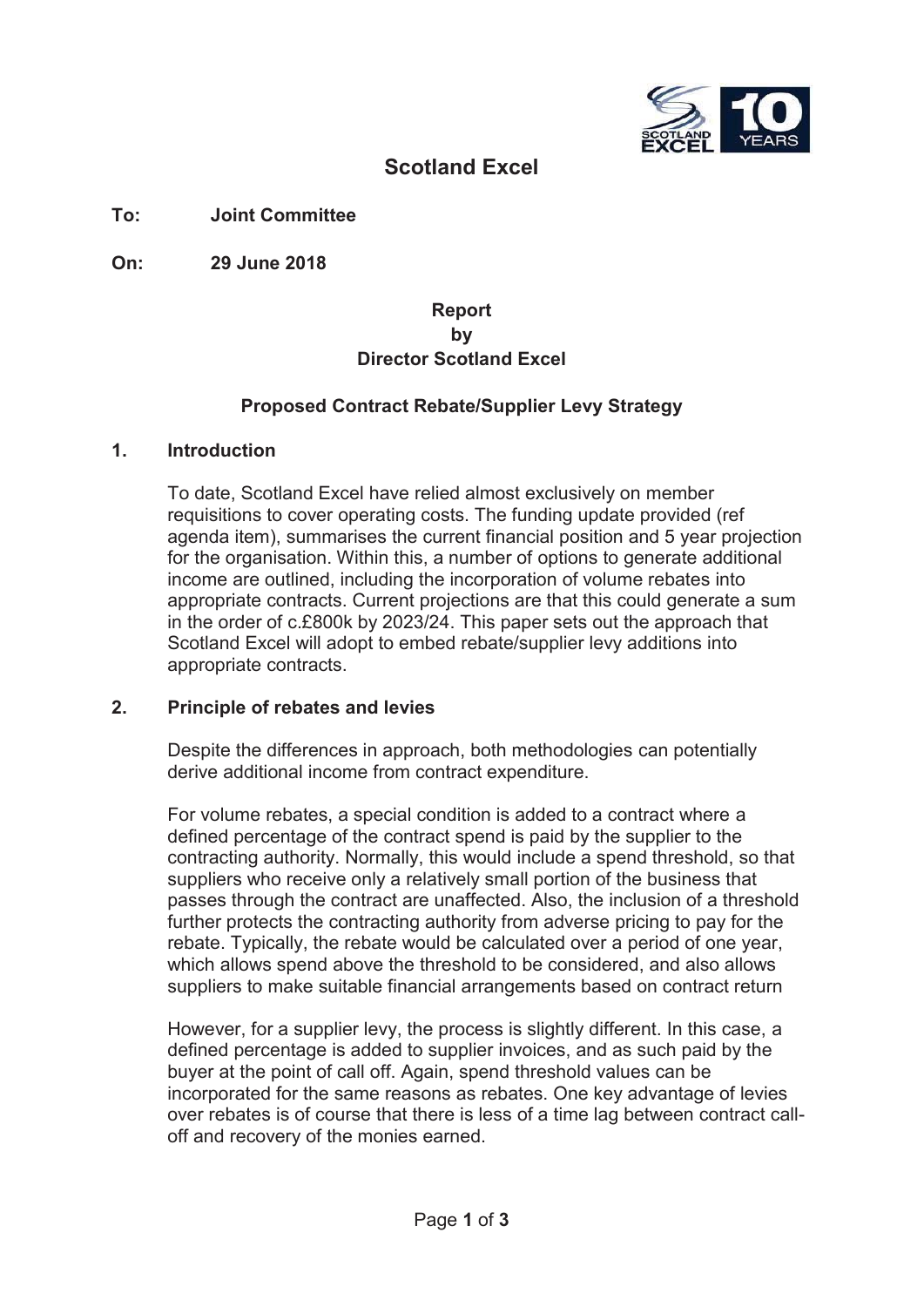One of the key challenges when either are considered, is overcoming the risk that incorporating a rebate or a levy could adversely affect pricing on the contract. However, market analysis would suggest that if the level is maintained below c.0.75%, there is less of a likelihood of an adverse price variance.

### **3. Contract selection and review**

It is anticipated that not all contract arrangements will lend themselves to incorporating rebates or levies. In order to make this effective, the contract manager must have a clear understanding of the cost drivers that impact the delivered price of the goods or services. Over the past few years, Scotland Excel has developed and embedded a market pricing variance tool across the contract portfolio (contract indexation model). A prerequisite to make the model effective is that the cost drivers highlighted are well understood, and used as an aid in contract and supplier management. In turn, this allows the adoption of a holistic approach when considering appropriate contract areas to incorporate rebates or levies.

Identification and review of relevant contracts will be incorporated into the established contract governance model. At contract strategy development, the inclusion of rebates will be considered on the basis of the nature of the contract, the goods or service provided, the market conditions and the anticipated supply base. Agreed outcomes will then become an integral part of the contract strategy, which will be subject to the normal level of review and consultation with the User Intelligence Group (UIG), and subsequently embedded into the tender documents. At the point of contract award, the rebate inclusion will become part of the terms and conditions of contract, and as such delivery will become a contractual commitment.

# **4. Anticipated level of impact**

Some category activity within the current contract portfolio cover market segments in which the use of rebates is commonplace, for example, within construction. Within the current contracts for electrical and plumbing materials, an annual rebate in excess of £200k has been generated and distributed to councils.

The key difference with any additional rebates generated is that it is proposed that they will be held by Scotland Excel to support current and anticipated financial constraints, and to suppress the need to increase member requisitions for future development activity. As indicated in section 1, it is anticipated that up to £800k annually could be generated within a 5 year period. This is based on a subset of the portfolio, primarily within the construction category with a combined annual forecast turnover of c.£230m, with a rebate value not exceeding 0.55%.

It must be stressed that it is not intended to include a rebate provision within social care contracts, and development of the social care contract offering is likely to be supported by rebates generated for other contract areas.